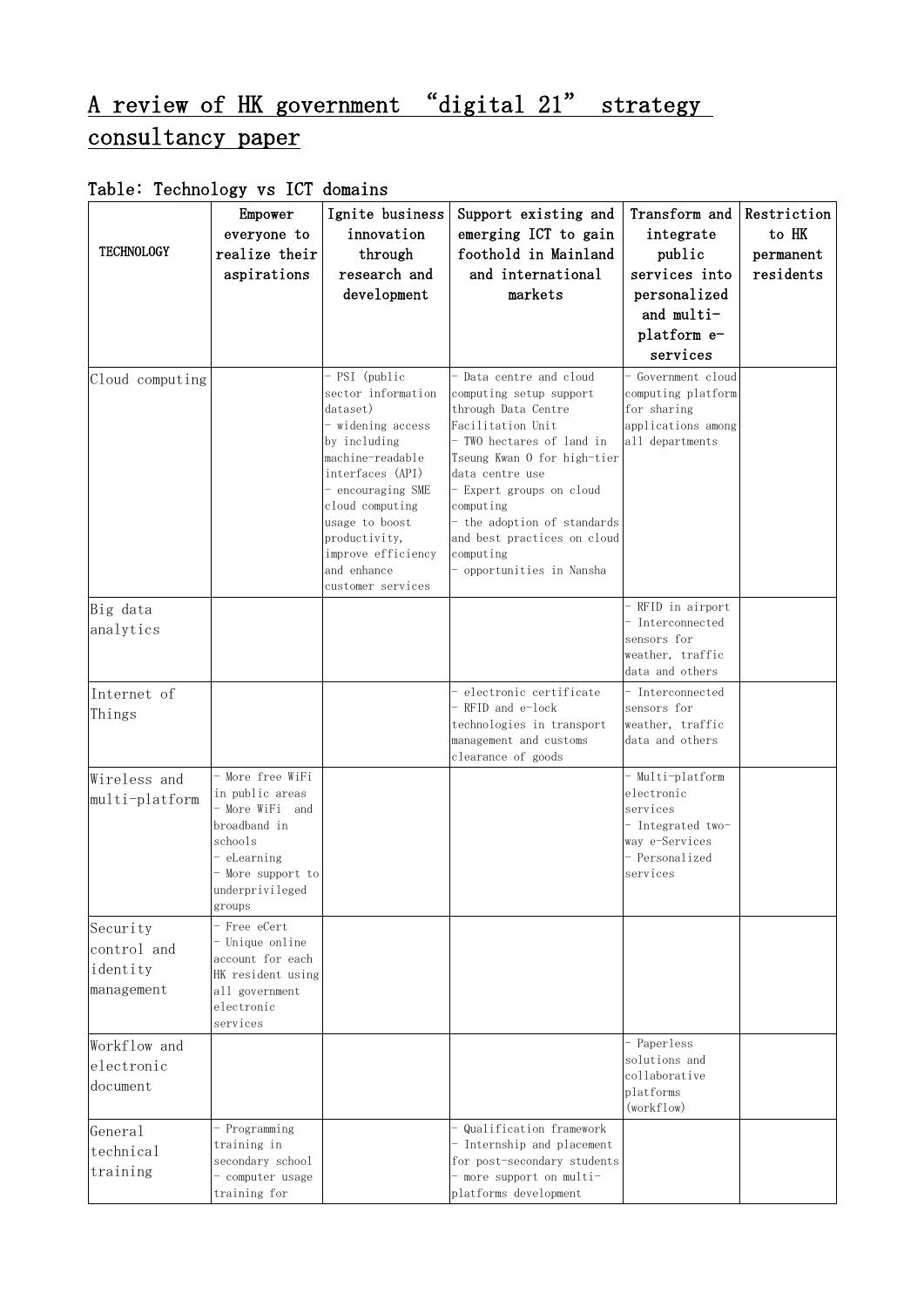|                             | Empower<br>everyone to<br>realize their<br>aspirations | Ignite business<br>innovation<br>through<br>research and<br>development                                                                                                                               | Support existing and<br>emerging ICT to gain<br>foothold in Mainland<br>and international<br>markets                                                                                                                                                                                                                                                                                   | Transform and Restriction<br>integrate<br>public<br>services into<br>personalized<br>and $multi-$<br>platform e-<br>services | to HK<br>permanent<br>residents |
|-----------------------------|--------------------------------------------------------|-------------------------------------------------------------------------------------------------------------------------------------------------------------------------------------------------------|----------------------------------------------------------------------------------------------------------------------------------------------------------------------------------------------------------------------------------------------------------------------------------------------------------------------------------------------------------------------------------------|------------------------------------------------------------------------------------------------------------------------------|---------------------------------|
|                             | underprivileged<br>groups                              |                                                                                                                                                                                                       | - more conferences and<br>seminars and networking                                                                                                                                                                                                                                                                                                                                      |                                                                                                                              |                                 |
| Research and<br>development |                                                        | - Transfer of<br>technology from<br>university to<br>commerce<br>- Boarden the<br>definition of<br>innovation to<br>include<br>entrepreneurs of<br>innovative products<br>and services<br>through ICT | - Science Park support<br>- Cyberport support<br>- business and legal advise<br>- funding and loans<br>- networking opportunities<br>- more funding and<br>conferences for digital<br>media community<br>- Closer collaboration with<br>the Mainland<br>- Sharing of ideas and<br>technology cooperation in<br>the implementation of smart<br>cities and promoting mobile<br>computing |                                                                                                                              |                                 |
| Open source                 |                                                        |                                                                                                                                                                                                       |                                                                                                                                                                                                                                                                                                                                                                                        |                                                                                                                              |                                 |

| Title:   | A review of HK government "digital 21" strategy consultancy paper                                                                                                                                                                                                                                                                              |
|----------|------------------------------------------------------------------------------------------------------------------------------------------------------------------------------------------------------------------------------------------------------------------------------------------------------------------------------------------------|
| Author:  | Ir. Dr Paul Tak Shing Liu $(B. Sc.$ , B. Eng., H. B. Sc., M. Sc., Ph. D.)<br>- Manager, Chong Hing Bank Limited<br>- School manager, Liu Po Shan Memorial College<br>- Fellow, HK Institute of Engineers<br>- Member, IEEE<br>- Full member, HK Computer Society                                                                               |
| Outline: | 1) Overall comments<br>2) Bases on domains, give the good, bad and ugly sides of each<br>item<br>3) The missing empty spaces in the table<br>4) Missing technologies<br>5) Performance indices of each possible strategy<br>6) Restriction to HK permanent residents<br>7) Environmental issues??<br>8) Conclusion                             |
| Content: | "Digital 21" government strategy in 2013 consultancy paper has<br>been doing a good job of covering major technologies and ICT<br>community need domains. The domians cover career building, inovation<br>support, technology business promotion to foreign countries and<br>government electronic services. On the technology side, it covers |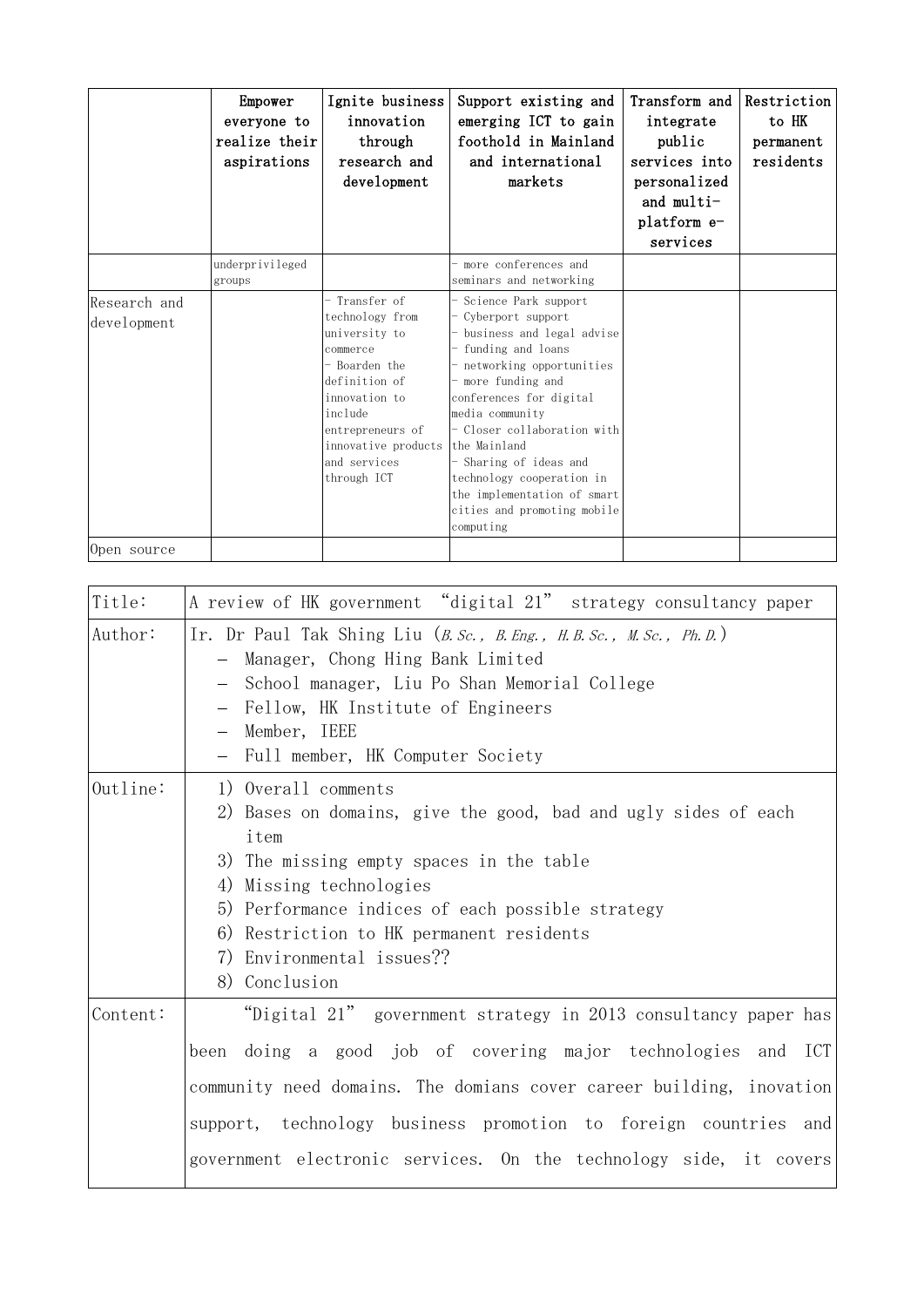cloud computing, big data, internet of things, multi-platforms of communication, security and identification management, workflow and electronic document, technical training and research and development. All the major strategies are very well planned. A table of strategy versus technology has been compiled for easy review of all details. In this consultancy paper, four ICT domains are well explored with many good suggestions in different technical areas.

Empowering everyone with technical training will enlarge ICT development community. Improving HK's WiFi network will bring in more computing usage. In turn, more business development will be underway. Our schools and students will benefit from better network connectivity.

Ignite business innovation by broadening the definition of innovation to include entrepreneurs of innovative products and services through ICT will improve the innovation funding towards entrepreneurs innovation in addition to research and development in university community. Improving the accessibility of PSI (public sector information) data set will boost development community's creativity. Encouraging SME cloud computing usage will improve SME's productivity, efficiency and services.

Data centre and cloud computing support will give existing and emerging ICT business to gain foothold to other countries outside Hong Kong. Creating internet of things will enhance our ICT market segments. Further funding and loans will nurture our startup business. Qualification framework will enhance our ICT workforce in many different areas. Our university internship program will be further enhanced to improve our students' working experience in the long run.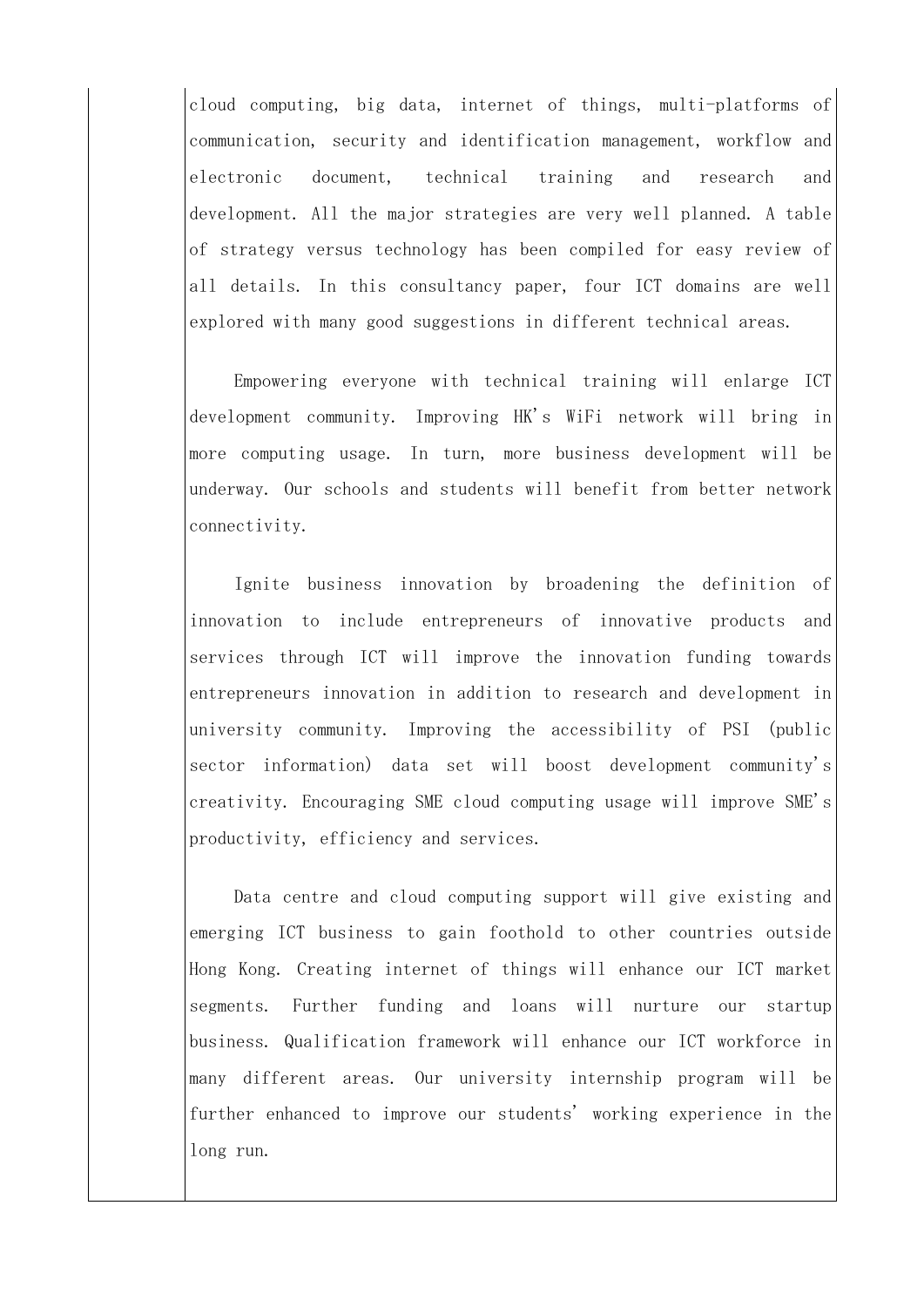Transformation of and integration of public services into personalized and multi-platform electronic services not only will improve our daily life but also will further uplift Hong Kong's technical capability in global market. Cloud computing platform will integrate government electronic services. Widely deployment of interconnected sensors will improve our ability to manage our public facilities and to predict public events, e.g. weather and traffic events. Paperless solutions and collaborative platforms will further improve government services satisfaction.

According to the table above, we still have many possibilities. Different technologies should excel more in different ICT domains. Both Big Data and Internet of Things are not fully explored yet. There are incentives for Cloud Computing usage but there is no training for it. We have many devices using Debian Linux but we do not have training and promotion on Open Source. I am going to explore these many possibilities.

More training on cloud computing can be part of empowering ICT community. For example, Open Nabula is the open source of cloud computing framework. OpenFlow is the open source of software defined network (SDN) which is part of cloud computing framework. They are essential to cloud computing training and development.

Big Data is one of the not much explored area. Trainings based on artificial intelligence and data mining are vital to Big Data usage and development. Encouraging using PSI data sets is a good way of promoting Big Data. However, the derived data from PSI should be available to public as paid data or free-of-charge data. A registry should also be used to promote the PSI data and derived data. In this way, we can easily ignite business innovation and support ICT to gain ground in mainland and international markets. We should also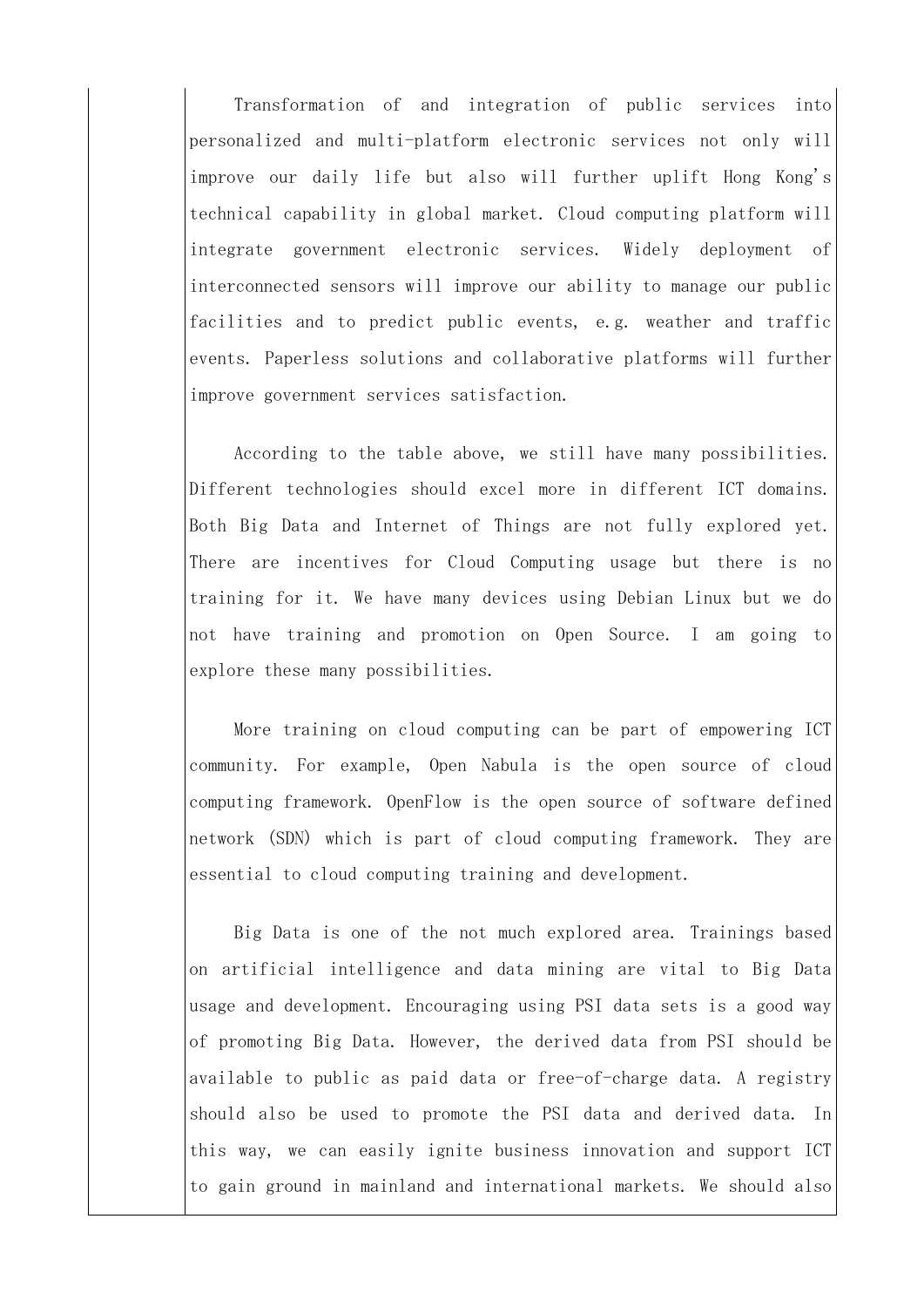route and promote internationally freely available data and data from mainland to HK for our ICT community to create derived data. This will help our ICT community to gain foothold in foreign countries.

Internet of Things is another not much explored area. Theoretically, thing can be anything. For example, it can be sensor, traffic light, road sign, parking meter, home refrigirator, home lighting, phone, television set, car, transporter on plane, etc. They should be categorized into remotely controllable devices, data output sensor devices or active devices without external control. We also need security control on those devices using eCert and digital signature so that the commands from other parties can be verified for true identity. We also need to segment the devices into different areas so that if some eCert are compromised then the problem can be isolated without spreading to many other areas. We also need to standardize the device design and development for data format and security control. We also need training on the design and development with security protocol design. We can easily create a market segment for our HK ICT community. Business innovation can easily be ignited through Internet of Things. ICT services can easily be promoted to mainland and international community. Government electronic services can be easily deployed.

Security control is a major area in HK. Since the inspiration from Mr Snowden case, we should enhance HK security control in ICT community. However, we should not overdo it to affect our normal business activities. There should be a balance point between security risk and normal business activities. The relatively relaxation of eCert annual fee and expiration date is a good start. However, there should not be too much of relaxation. Besides, due to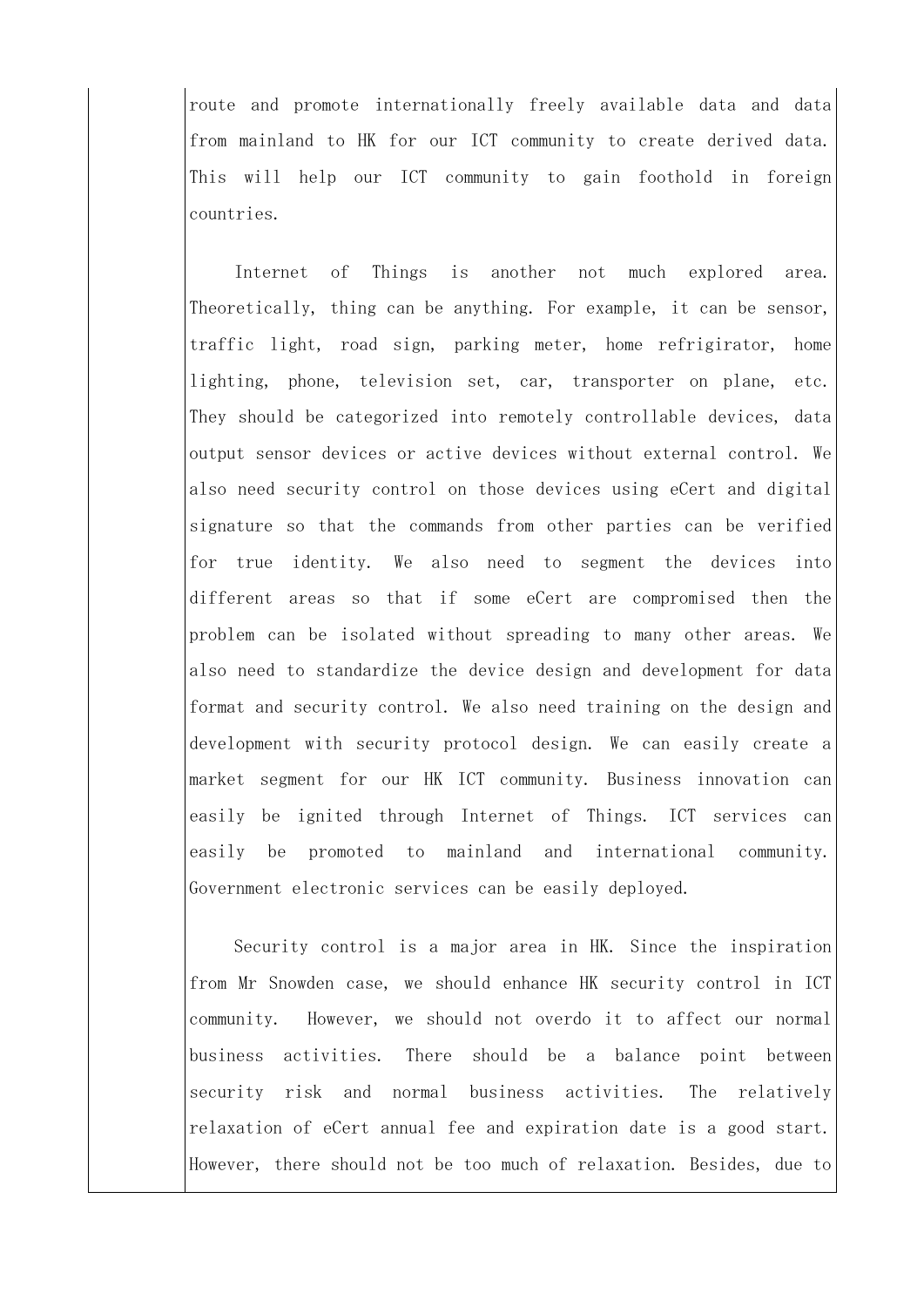the inspiration from Mr Snowden, everything signed by eCert using digital signature should always have expiry date shorter than or equal to the expiry date of the eCert. For example, public examination certificate, which has no expiry date, should not use digital signature. All items signed with eCert must be carefully managed due to short expiry dates.

Signing the e-Cheque with digital signature using eCert can be a bit different from what we would normally expect what digital signature can do for us. Digital signature is normally used for nonpediation for the protection of the receiving party. However, in this case, it should be perceived as protecting the issuing party. Digital signature is now perceived as a second factor for third party account transfer. Since in all cases, the e-Cheque must be issued by individual's issuing bank, each e-Cheque payee must be known advanced on issuing bank side. Payee is very well protected.

 or eCert. The revoking process must also be comparably fast for both Single online account for individual to access government electronic service is wonderful. However, there must be procedure to take care of possible damage claim due to compromised online account online account and eCert. This will reduce the risk of damaging individual data and services.

Paperless electronic document and workflow have been around for more than 13 years. It is good to mention it. However, it should have been fully deployed for a long long time. Workflow needs good security control. eCert can be deployed to simplify the use of workflow and electronic document but eCert is not the only mean of achieving the efficiency of workflow. Proper training of eCert, electronic document and workflow are needed. Many people confusing electronic document with imaged document. Imaged document requires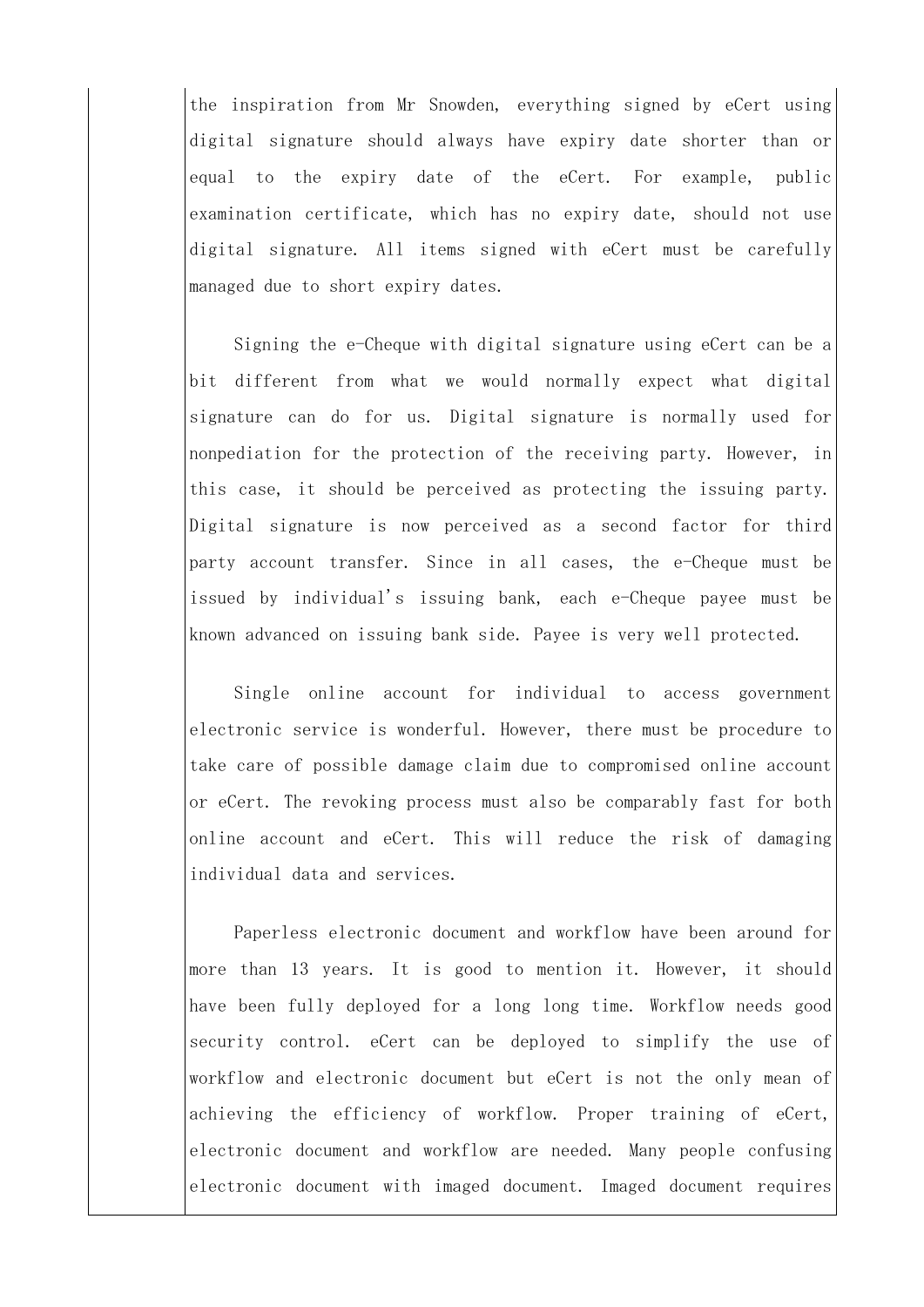scanning of physical document which may have individual physical signature. However, electronic document has neither physical document nor physical signature. Electronic document has a electronic file with digital signature which can only be verified through PKI decryption and hashing function. In order that workflow and electronic document can be widely accepted by public, a publicly available software, which can verify whatever digital signature, must be widely available for whatever operating systems. A java applet available on internet as web service can be useful.

Multi-platform development is important to all kinds of electronic services. When iPhone appears on market, ICT community starts to realize that it is important to provide services to all possible platforms, e.g. over-the-counter, phone, automated machine, internet, iPhone, Android devices, game console, etc. However, it can be very costly for some companies to support all platforms at the same time. The platforms may not have common user interface standards. Most of the platforms have their own development platform and tutorials. It may not be necessary to recreate another centre to compete with the commercial world. However, it is a very good idea to do research on creating standards or sub-standards across all platforms. It may be even better to do compilation for local business ICT community. It really helps the community in the long run.

WiFi has been around for very long time. It covers many public areas already. Of course, it is good idea to further expand the coverage. It is also important not to compete with those mobile telecommunication companies since it can be unfair competition for them. Besides, the mobile data is almost unlimited for most of the customers.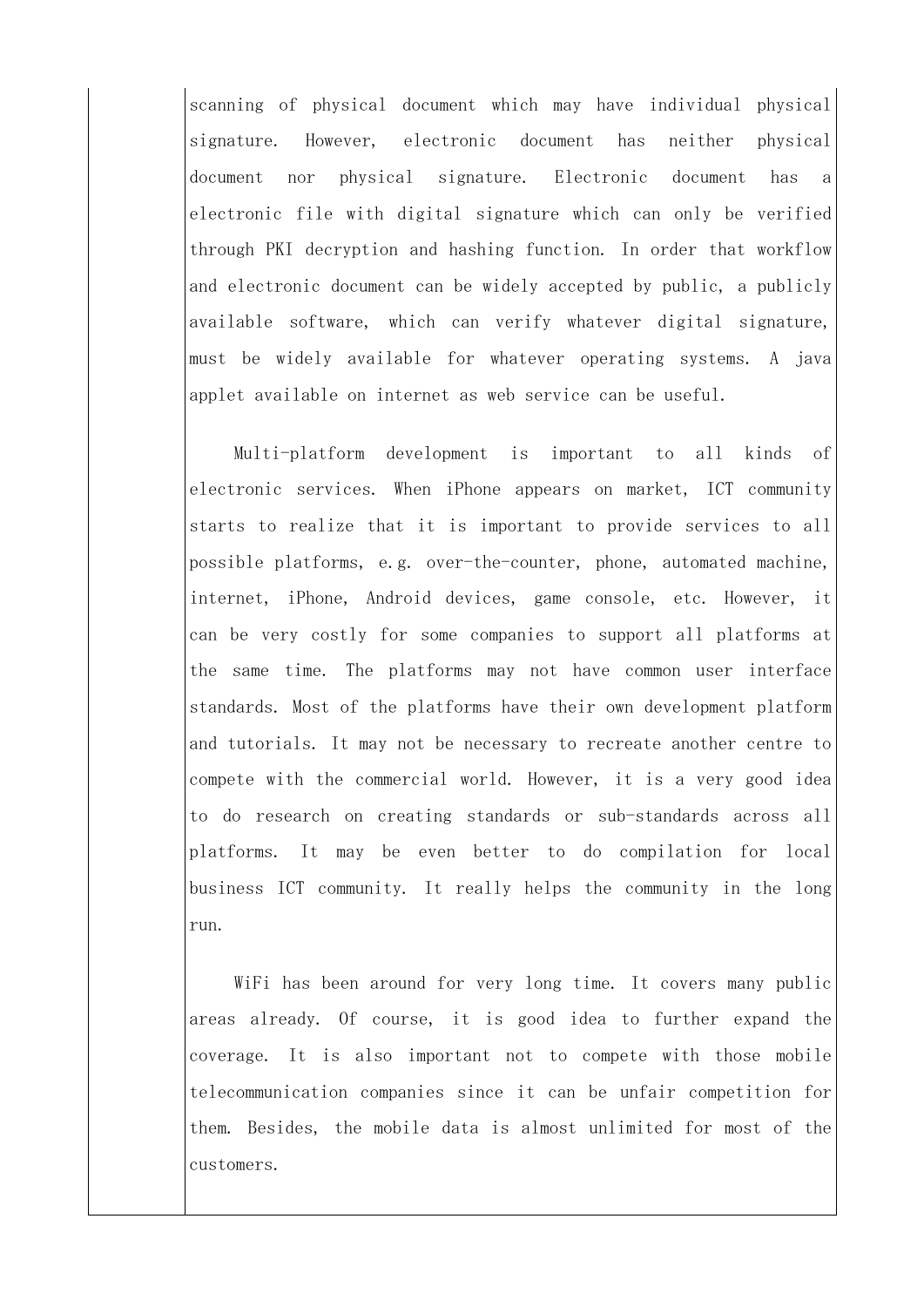Providing more WiFi to local schools is good. However, local schools have more issues on other essential equipment. For example, maintenance of computer equipment is very important since computers are getting aged. Operating system should not be restricted to Microsoft Windows. It can be Ubuntu Linux, Apple Mac OS, etc. We should encourage publishers to use other development platforms for their teaching aids (OpenOffice, LibreOffice, DIA, GIMP, FireFox, etc). If all teaching aids are restricted to Microsoft Windows applications (MSOffice, VISIO, IE, etc), it can post unfair competition to others. Government should step up their effort on open source applications. Besides, in order to help schools on their work, teaching and learning materials, it is important to simplify their workload of daily life in schools.

eLearning is good for schools and students. However, most of the softwares are not helping the schools at all. For example, some learning softwares cannot deliver what they promised, or they only have fluent English speaking sales, or they do not have enough application data to make the software application up and running. In most cases, the softwares have not benchmarks on their effectiveness of teaching and learning. Government should not only provide more funding on eLearning but also provide research and benchmarks of all the softwares available (including those from universities) on the effectiveness of teaching and learning.

Open source application development is now very common in ICT community. It should extensively be promoted by the government. Nowadays, we actually have only two major camps of operating systems: Debian Linux (RedHat Linux, Ubuntu Linux, Mac OS, iPhone iOS, Android) and Microsoft Windows. Microsoft Windows is dying. Therefore, we should concentrate on open source application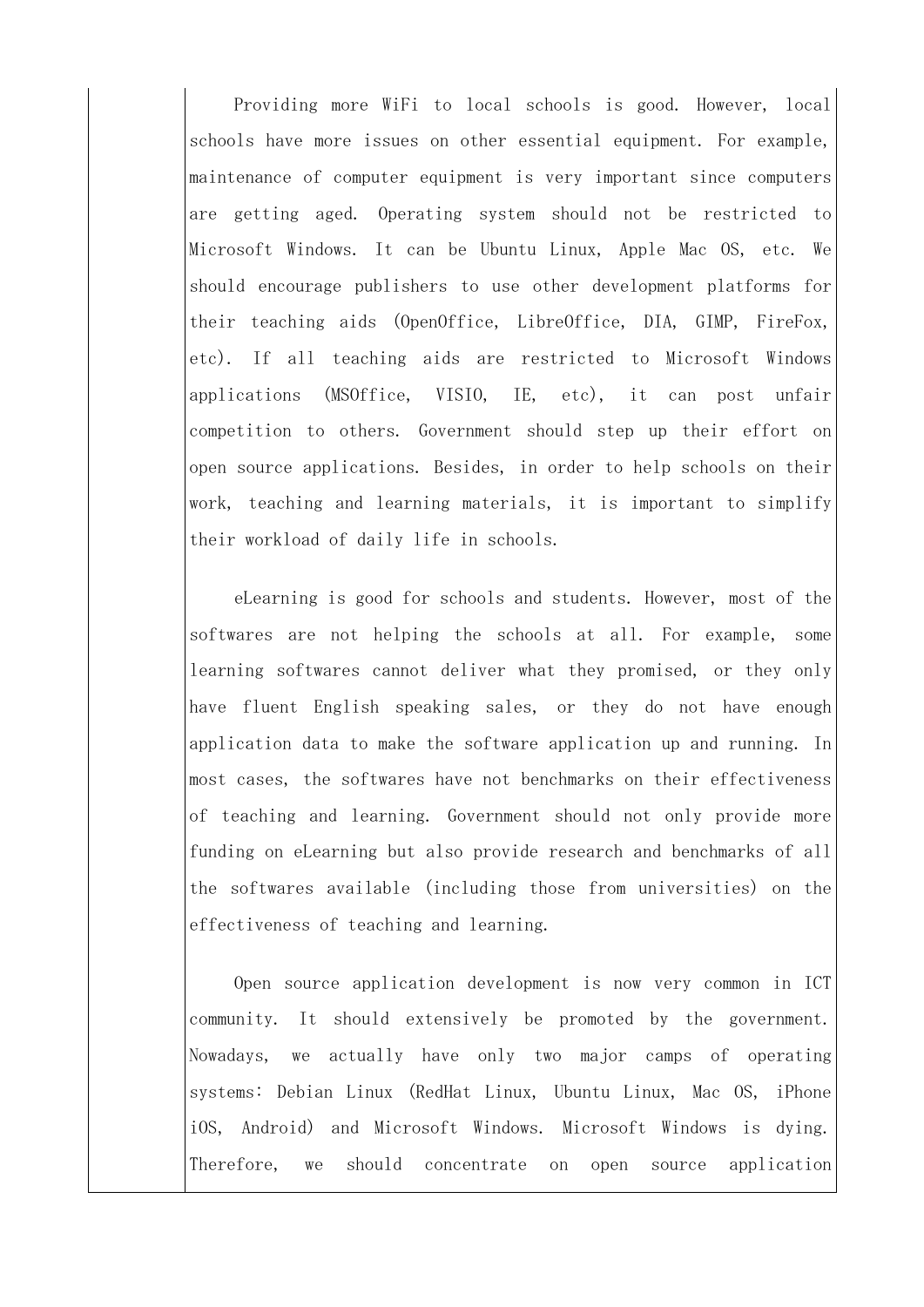development. We should build up open source training camp, provide funding on open source business innovation, support open source ICT community to expand to foreign areas, destinate open source projects, etc.

There is another domain which is never mentioned. It is about restricting projects being developed by mostly HK permanent residents. There must be certain number of HK permanent resident employees involved in the project depending on the company size. This will definitely promote more students attending computer science related degree programs. Besides, we should also put more funding on promoting and training more HK permanent residents within the mentioned technologies.

For every strategy proposed, there should be a related performance index to determine the effectiveness of such strategy. The performance index will tell you whether you should select such strategy in the future. The performance index should use observable data for calculation. It should also avoid data due to other factors. Performance index should not rely on absolute value and should depend on relative data since we are looking for relative performance.

Environmental issue is never touched on in this consultancy paper. It is still ICT community's responsibility to reduce use of energy, reduce electronic trash, prolong the equipment life, increase the use of sustainable energy sources, etc. Linux and open source can do it. Most of the time, Linux and open source are more compatible with old equipment and old hardware drivers. Blade server uses centralized power supply and fans. In turn, blade server should reduce the waste of energy and increase the efficiency.